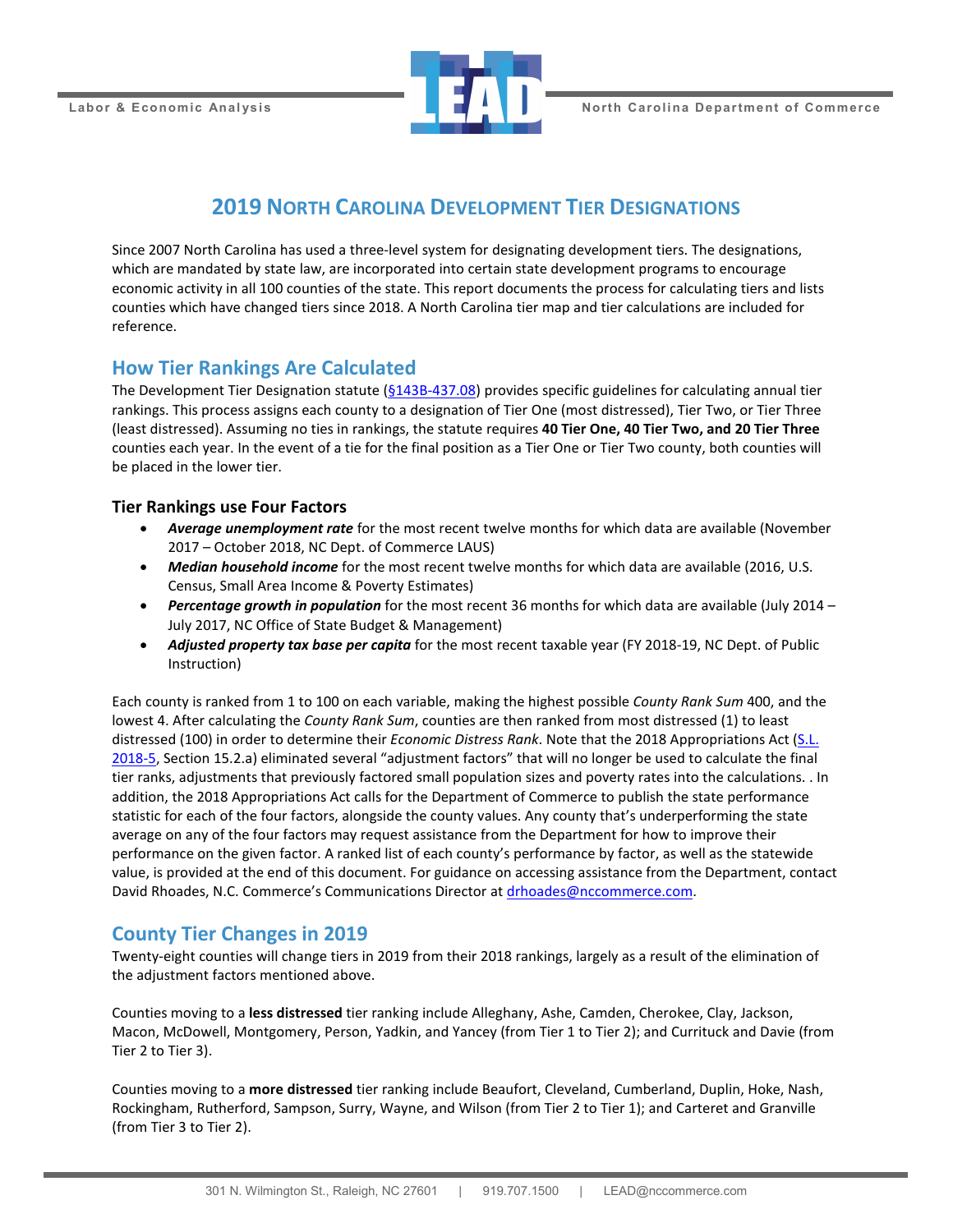# **2019 County Tier Designations**

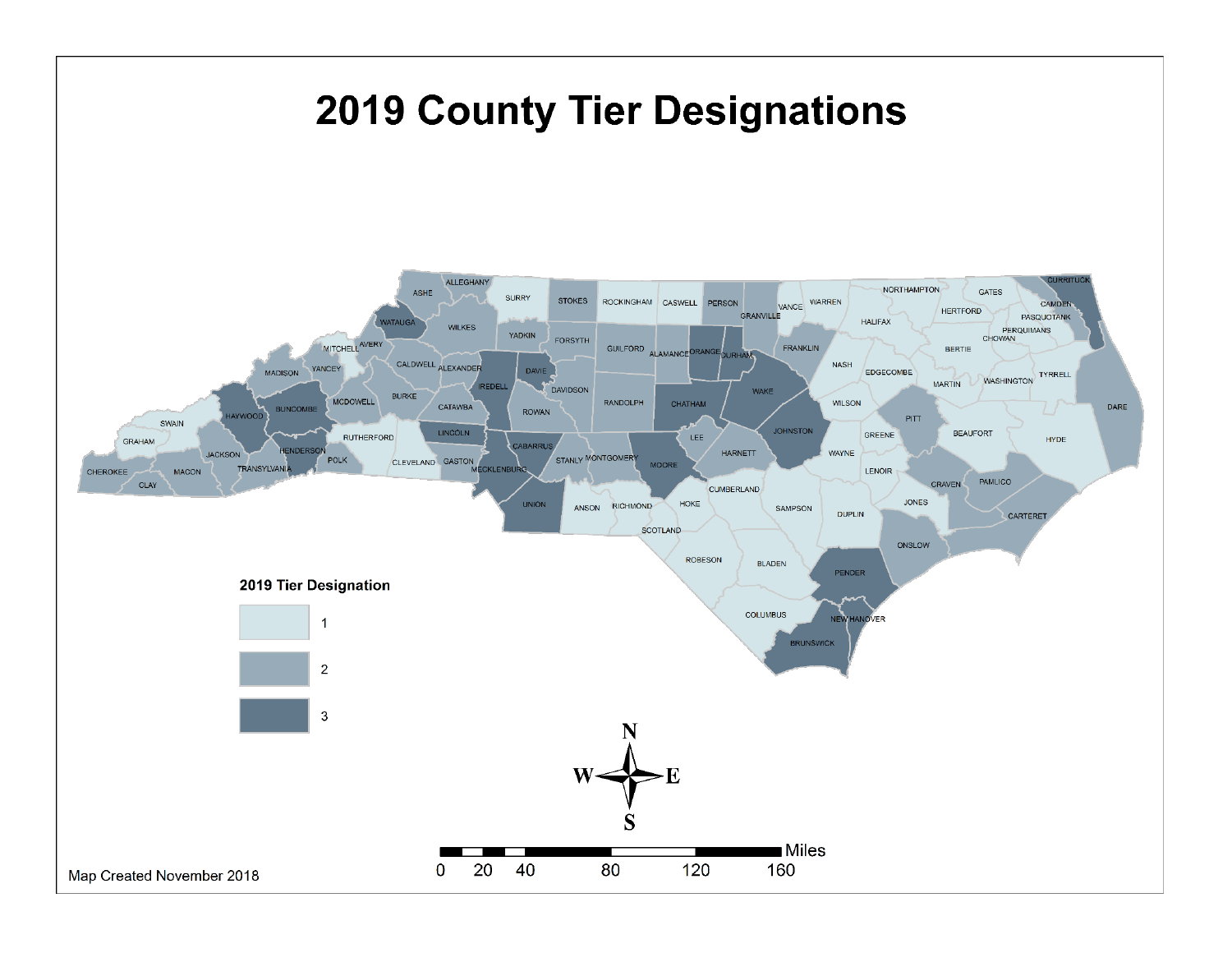# **2019 COUNTY DEVELOPMENT TIER RANKINGS (§ 143B-437.08)**

| <b>NEW</b>  |                                  | <b>Adjusted Property</b><br><b>Tax Base Per Capita</b><br>FY 2018-2019 |                | <b>Population Growth</b><br><b>July 2014-July 2017</b> |                      | <b>Median Household</b><br>Income<br>2016 |                  | <b>Unemployment</b><br>12 Mth Avg<br><b>Nov 17-Oct 18</b> |          | <b>County Rank</b> | <b>ECONOMIC</b><br><b>DISTRESS</b><br><b>RANK</b><br>$(H1 = most$ | 2019<br><b>TIERS</b>           |
|-------------|----------------------------------|------------------------------------------------------------------------|----------------|--------------------------------------------------------|----------------------|-------------------------------------------|------------------|-----------------------------------------------------------|----------|--------------------|-------------------------------------------------------------------|--------------------------------|
| <b>TIER</b> | <b>COUNTY</b>                    | Value                                                                  | Rank           | % Change                                               | Rank                 | Income                                    | Rank             | Rate                                                      | Rank     | Sum                | distressed)                                                       |                                |
|             | <b>ALAMANCE</b>                  | \$78,005                                                               | 34             | 5.16%                                                  | 85                   | \$46,060                                  | 60               | 3.82%                                                     | 72       | 251                | 69                                                                | $\overline{2}$                 |
|             | <b>ALEXANDER</b>                 | \$71,880                                                               | 20             | 1.21%                                                  | 51                   | \$46,385                                  | 63               | 3.24%                                                     | 99       | 233                | 59                                                                | $\overline{2}$                 |
| <b>AR</b>   | <b>ALLEGHANY</b>                 | \$145,910                                                              | 90             | 1.75%                                                  | 57                   | \$35,965                                  | 17               | 4.68%                                                     | 30       | 194                | 45                                                                | $\overline{2}$                 |
|             | <b>ANSON</b>                     | \$76,039                                                               | 29             | $-1.26%$                                               | 14                   | \$35,809                                  | 16               | 4.66%                                                     | 32       | 91                 | 13                                                                | $\mathbf{1}$                   |
| <b>AR</b>   | <b>ASHE</b>                      | \$140,392                                                              | 86             | 0.60%                                                  | 38                   | \$39,709                                  | 32               | 3.73%                                                     | 78       | 234                | 60                                                                | $\overline{2}$                 |
|             | <b>AVERY</b>                     | \$248,326                                                              | 99             | 0.19%                                                  | 34                   | \$38,098                                  | 22               | 3.85%                                                     | 69       | 224                | 54                                                                | $\overline{2}$                 |
| ♨           | <b>BEAUFORT</b>                  | \$115,579                                                              | 72             | $-0.25%$                                               | 29                   | \$41,431                                  | 41               | 4.66%                                                     | 31       | 173                | 40                                                                | $1\,$                          |
|             | <b>BERTIE</b>                    | \$70,285                                                               | 16             | $-2.12%$                                               | 5                    | \$33,809                                  | 4                | 5.30%                                                     | 18       | 43                 | 5                                                                 | $1\,$                          |
|             | <b>BLADEN</b>                    | \$79,249                                                               | 38             | $-1.63%$                                               | 9                    | \$33,621                                  | $\overline{2}$   | 5.54%                                                     | 13       | 62                 | 10                                                                | $1\,$                          |
|             | <b>BRUNSWICK</b>                 | \$186,289                                                              | 93             | 10.68%                                                 | 100                  | \$51,457                                  | 84               | 5.29%                                                     | 19       | 296                | 82                                                                | 3                              |
|             | <b>BUNCOMBE</b>                  | \$130,622                                                              | 82             | 3.39%                                                  | 72                   | \$50,538                                  | 80               | 3.10%                                                     | 100      | 334                | 92                                                                | 3                              |
|             | <b>BURKE</b>                     | \$73,755                                                               | 24             | 1.97%                                                  | 61                   | \$41,383                                  | 40               | 3.71%                                                     | 80       | 205                | 51                                                                | $\overline{2}$                 |
|             | <b>CABARRUS</b>                  | \$105,798                                                              | 62             | 7.68%                                                  | 97                   | \$63,059                                  | 94               | 3.66%                                                     | 84       | 337                | 94                                                                | 3                              |
|             | CALDWELL                         | \$82,290                                                               | 44             | 0.79%                                                  | 42                   | \$39,166                                  | 29               | 3.93%                                                     | 64       | 179                | 43                                                                | $\overline{2}$                 |
| 命           | <b>CAMDEN</b>                    | \$105,064                                                              | 59             | 1.49%                                                  | 54                   | \$65,415                                  | 98               | 3.92%                                                     | 65       | 276                | 75                                                                | $\overline{2}$                 |
| ψ           | CARTERET                         | \$211,580                                                              | 95             | 1.07%                                                  | 48                   | \$51,557                                  | 85               | 4.22%                                                     | 49       | 277                | 76                                                                | $\overline{2}$                 |
|             | <b>CASWELL</b>                   | \$73,607                                                               | 23             | $-1.42%$                                               | 11                   | \$40,570                                  | 35               | 4.58%                                                     | 37       | 106                | 15                                                                | $\mathbf{1}$                   |
|             | <b>CATAWBA</b>                   | \$104,939                                                              | 58             | 0.93%                                                  | 45                   | \$49.475                                  | 75               | 3.63%                                                     | 85       | 263                | 74                                                                | $\overline{2}$                 |
|             | <b>CHATHAM</b>                   | \$138,897                                                              | 85             | 7.73%                                                  | 98                   | \$63,303                                  | 96               | 3.43%                                                     | 96       | 375                | 100                                                               | 3                              |
| ЙN          | <b>CHEROKEE</b><br><b>CHOWAN</b> | \$105,534                                                              | 61<br>55       | 5.06%                                                  | 83<br>$\overline{3}$ | \$37,237                                  | 19               | 4.60%<br>4.72%                                            | 36       | 199<br>124         | 49<br>24                                                          | $\overline{2}$                 |
| ЯÑ          | <b>CLAY</b>                      | \$100,804<br>\$144,579                                                 | 88             | $-2.45%$<br>5.90%                                      | 90                   | \$41,151<br>\$37,581                      | 38<br>20         | 4.61%                                                     | 28<br>34 | 232                | 58                                                                | $\mathbf{1}$<br>$\overline{2}$ |
| 西           | <b>CLEVELAND</b>                 | \$84,727                                                               | 47             | 0.75%                                                  | 41                   | \$38,654                                  | 23               | 4.18%                                                     | 52       | 163                | 35                                                                | $\mathbf{1}$                   |
|             | <b>COLUMBUS</b>                  | \$70,267                                                               | 15             | $-2.00%$                                               | 7                    | \$35,290                                  | 9                | 5.16%                                                     | 23       | 54                 | $\overline{7}$                                                    | $1\,$                          |
|             | <b>CRAVEN</b>                    | \$89,199                                                               | 50             | $-0.56%$                                               | 21                   | \$49,524                                  | 77               | 4.30%                                                     | 44       | 192                | 44                                                                | $\overline{2}$                 |
| ♨           | CUMBERLAND                       | \$69,149                                                               | 12             | $-0.23%$                                               | 31                   | \$45,286                                  | 54               | 5.24%                                                     | 21       | 118                | 20                                                                | $\mathbf{1}$                   |
| 伞           | <b>CURRITUCK</b>                 | \$240,037                                                              | 98             | 6.69%                                                  | 94                   | \$57,570                                  | 93               | 3.88%                                                     | 67       | 352                | 98                                                                | 3                              |
|             | DARE                             | \$380,040                                                              | 100            | 3.72%                                                  | 74                   | \$56,371                                  | 92               | 5.33%                                                     | 17       | 283                | 78                                                                | $\overline{2}$                 |
|             | <b>DAVIDSON</b>                  | \$83,439                                                               | 45             | 1.71%                                                  | 56                   | \$46,263                                  | 61               | 3.78%                                                     | 77       | 239                | 65                                                                | $\overline{2}$                 |
| ЙP          | <b>DAVIE</b>                     | \$104,735                                                              | 57             | 3.17%                                                  | 70                   | \$54,189                                  | 87               | 3.60%                                                     | 86       | 300                | 84                                                                | 3                              |
|             | <b>DUPLIN</b>                    | \$72,947                                                               | 21             | $-0.55%$                                               | 22                   | \$38,771                                  | 25               | 4.53%                                                     | 39       | 107                | 16                                                                | $1\,$                          |
|             | <b>DURHAM</b>                    | \$115,316                                                              | 71             | 5.12%                                                  | 84                   | \$54,255                                  | 88               | 3.60%                                                     | 87       | 330                | 89                                                                | 3                              |
|             | EDGECOMBE                        | \$59,589                                                               | $\sqrt{4}$     | $-3.47%$                                               | $\mathbf 1$          | \$34,612                                  | $\boldsymbol{6}$ | 7.18%                                                     | $3\vert$ | 14                 | $\mathbf 1$                                                       | $\mathbf{1}$                   |
|             | <b>FORSYTH</b>                   | \$91,371                                                               | 52             | 2.79%                                                  | 66                   | \$48,987                                  | 73               | 3.96%                                                     | 63       | 254                | 70                                                                | $\overline{2}$                 |
|             | <b>FRANKLIN</b>                  | \$73,938                                                               | 25             | 5.55%                                                  | 87                   | \$49,484                                  | 76               | 4.07%                                                     | 56       | 244                | 68                                                                | $\overline{2}$                 |
|             | GASTON                           | \$74,369                                                               | 27             | 4.09%                                                  | 77                   | \$48,874                                  | 72               | 4.01%                                                     | 60       | 236                | 63                                                                | $\overline{2}$                 |
|             | <b>GATES</b>                     | \$70,815                                                               | 17             | 0.85%                                                  | 44                   | \$45,755                                  | 56               | 4.14%                                                     | 53       | 170                | 36                                                                | $\mathbf 1$                    |
|             | GRAHAM                           | \$129,332                                                              | 81             | $-0.58%$                                               | 20                   | \$35,763                                  | 15               | 6.33%                                                     | 7        | 123                | 23                                                                | $\mathbf 1$                    |
| 西           | <b>GRANVILLE</b>                 | \$68,689                                                               | 11             | 3.96%                                                  | 75                   | \$50,414                                  | 78               | 3.49%                                                     | 94       | 258                | 71                                                                | $\overline{2}$                 |
|             | GREENE                           | \$58,302                                                               | 3              | $-0.21%$                                               | 32                   | \$39,738                                  | 33               | 4.03%                                                     | 59       | 127                | 27                                                                | $\mathbf{1}$                   |
|             | <b>GUILFORD</b>                  | \$93,314                                                               | 53             | 3.16%                                                  | 69                   | \$47,754                                  | 68               | 4.28%                                                     | 45       | 235                | 62                                                                | $\overline{2}$                 |
|             | HALIFAX                          | \$71,189                                                               | 18             | $-1.73%$                                               | 8                    | \$33,044                                  | 1                | 6.41%                                                     | 6        | 33                 | 3                                                                 | $\mathbf{1}$                   |
|             | <b>HARNETT</b>                   | \$60,986                                                               | 5              | 4.87%                                                  | 80                   | \$51,106                                  | 82               | 4.72%                                                     | 27       | 194                | 45                                                                | $\overline{2}$                 |
|             | <b>HAYWOOD</b>                   | \$120,532                                                              | 76             | 4.41%                                                  | 78                   | \$45,290                                  | 55               | 3.53%                                                     | 89       | 298                | 83                                                                | 3                              |
|             | <b>HENDERSON</b>                 | \$119,477                                                              | 74             | 4.58%                                                  | 79                   | \$53,638                                  | 86               | 3.39%                                                     | 97       | 336                | 93                                                                | 3                              |
|             | <b>HERTFORD</b>                  | \$62,342                                                               | $\overline{7}$ | $-0.80%$                                               | 19                   | \$35,424                                  | 12               | 5.25%                                                     | 20       | 58                 | 9                                                                 | $\mathbf{1}$                   |
| ₩           | <b>HOKE</b>                      | \$64,976                                                               | $\bf 8$        | 4.98%                                                  | 81                   | \$46,004                                  | 59               | 5.13%                                                     | 24       | 172                | 38                                                                | $1\,$                          |
|             | <b>HYDE</b>                      | \$222,698                                                              | 97             | $-2.66%$                                               | $\overline{2}$       | \$37,881                                  | 21               | 8.41%                                                     | $1\vert$ | 121                | 22                                                                | $\mathbf{1}$                   |
|             | <b>IREDELL</b>                   | \$128,666                                                              | 80             | 5.52%                                                  | 86                   | \$56,325                                  | 91               | 3.69%                                                     | 81       | 338                | 95                                                                | 3                              |
| 仆           | <b>JACKSON</b>                   | \$200,125                                                              | 94             | 5.89%                                                  | 89                   | \$44,004                                  | 50               | 4.27%                                                     | 47       | 280                | 77                                                                | $\overline{2}$                 |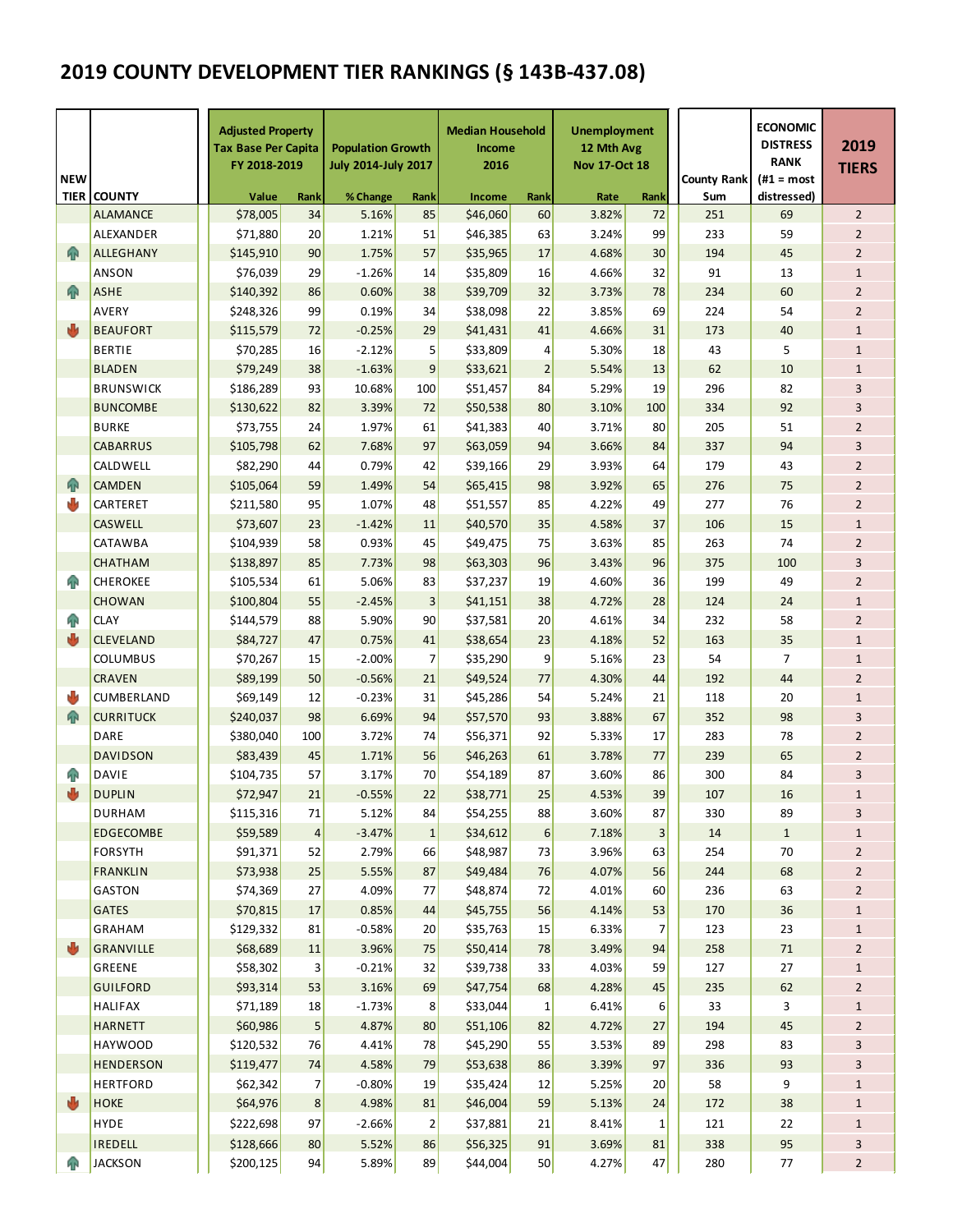# **2019 COUNTY DEVELOPMENT TIER RANKINGS (§ 143B-437.08)**

| <b>NEW</b>  |                       | <b>Adjusted Property</b><br>Tax Base Per Capita<br>FY 2018-2019 |                | <b>Population Growth</b><br><b>July 2014-July 2017</b> |                 | <b>Median Household</b><br>Income<br>2016 |                 | <b>Unemployment</b><br>12 Mth Avg<br><b>Nov 17-Oct 18</b> |                | <b>County Rank</b> | <b>ECONOMIC</b><br><b>DISTRESS</b><br><b>RANK</b><br>$#1 = most$ | 2019<br><b>TIERS</b> |  |
|-------------|-----------------------|-----------------------------------------------------------------|----------------|--------------------------------------------------------|-----------------|-------------------------------------------|-----------------|-----------------------------------------------------------|----------------|--------------------|------------------------------------------------------------------|----------------------|--|
| <b>TIER</b> | <b>COUNTY</b>         | Value<br>Rank                                                   |                | % Change                                               | Rank            | Income                                    | Rank            | Rate<br>Rank                                              |                | Sum                | distressed)                                                      |                      |  |
|             | JOHNSTON              | \$81,946                                                        | 42             | 7.51%                                                  | 96              | \$55,174                                  | 90              | 3.68%                                                     | 83             | 311                | 86                                                               | 3                    |  |
|             | <b>JONES</b>          | \$83,738                                                        | 46             | $-1.32%$                                               | 12              | \$38,873                                  | 27              | 4.24%                                                     | 48             | 133                | 29                                                               | $\mathbf{1}$         |  |
|             | <b>LEE</b>            | \$88,219                                                        | 49             | 1.22%                                                  | 52              | \$46,723                                  | 64              | 4.50%                                                     | 40             | 205                | 51                                                               | $\overline{2}$       |  |
|             | <b>LENOIR</b>         | \$71,360                                                        | 19             | $-2.09%$                                               | 6               | \$39,341                                  | 30              | 4.13%                                                     | 54             | 109                | 17                                                               | $\mathbf{1}$         |  |
|             | <b>LINCOLN</b>        | \$109,672                                                       | 65             | 4.05%                                                  | 76              | \$50,714                                  | 81              | 3.51%                                                     | 92             | 314                | 87                                                               | 3                    |  |
| ЙÑ          | <b>MACON</b>          | \$219,451                                                       | 96             | 3.27%                                                  | 71              | \$41,140                                  | 37              | 4.11%                                                     | 55             | 259                | 72                                                               | $\overline{2}$       |  |
|             | <b>MADISON</b>        | \$107,112                                                       | 64             | 2.89%                                                  | 68              | \$40,765                                  | 36              | 3.81%                                                     | 74             | 242                | 66                                                               | $\overline{2}$       |  |
|             | <b>MARTIN</b>         | \$78,663                                                        | 37             | $-1.10%$                                               | 16              | \$35,561                                  | 13              | 5.19%                                                     | 22             | 88                 | 12                                                               | $\mathbf{1}$         |  |
| 4R          | <b>MCDOWELL</b>       | \$81,041                                                        | 39             | 1.79%                                                  | 58              | \$41,443                                  | 42              | 3.53%                                                     | 90             | 229                | 55                                                               | $\overline{2}$       |  |
|             | MECKLENBURG           | \$125,686                                                       | 78             | 6.20%                                                  | 92              | \$63,197                                  | 95              | 3.82%                                                     | 73             | 338                | 95                                                               | 3                    |  |
|             | <b>MITCHELL</b>       | \$112,822                                                       | 69             | $-0.46%$                                               | 27              | \$42,530                                  | 47              | 4.69%                                                     | 29             | 172                | 38                                                               | $\mathbf 1$          |  |
| ЙÑ          | <b>MONTGOMERY</b>     | \$112,335                                                       | 68             | 0.44%                                                  | 36              | \$40,371                                  | 34              | 4.07%                                                     | 57             | 195                | 47                                                               | $\overline{2}$       |  |
|             | <b>MOORE</b>          | \$124,565                                                       | 77             | 5.02%                                                  | 82              | \$54,545                                  | 89              | 3.99%                                                     | 61             | 309                | 85                                                               | 3                    |  |
| ۰b          | <b>NASH</b>           | \$78,330                                                        | 35             | 0.75%                                                  | 40              | \$47,403                                  | 67              | 5.40%                                                     | 15             | 157                | 32                                                               | $\mathbf{1}$         |  |
|             | <b>NEW HANOVER</b>    | \$144,783                                                       | 89             | 5.71%                                                  | 88              | \$51,373                                  | 83              | 3.84%                                                     | 71             | 331                | 91                                                               | 3                    |  |
|             | <b>NORTHAMPTON</b>    | \$97,547                                                        | 54             | $-1.45%$                                               | 10              | \$35,711                                  | 14              | 5.50%                                                     | 14             | 92                 | 14                                                               | $\mathbf{1}$         |  |
|             | <b>ONSLOW</b>         | \$69,712                                                        | 13             | 2.12%                                                  | 62              | \$47,163                                  | 65              | 4.61%                                                     | 35             | 175                | 41                                                               | $\overline{2}$       |  |
|             | ORANGE                | \$119,890                                                       | 75             | 1.84%                                                  | 60              | \$65,299                                  | 97              | 3.36%                                                     | 98             | 330                | 89                                                               | 3                    |  |
|             | <b>PAMLICO</b>        | \$140,723                                                       | 87             | 1.17%                                                  | 50              | \$43,927                                  | 49              | 4.32%                                                     | 43             | 229                | 55                                                               | $\overline{2}$       |  |
|             | PASQUOTANK            | \$77,610                                                        | 33             | 1.11%                                                  | 49              | \$43,687                                  | 48              | 4.93%                                                     | 26             | 156                | 31                                                               | $\mathbf 1$          |  |
|             | <b>PENDER</b>         | \$114,627                                                       | 70             | 8.24%                                                  | 99              | \$50,437                                  | 79              | 4.28%                                                     | 46             | 294                | 81                                                               | 3                    |  |
|             | PERQUIMANS            | \$105,331                                                       | 60             | $-0.18%$                                               | 33              | \$45,052                                  | 53              | 5.06%                                                     | 25             | 171                | 37                                                               | $\mathbf 1$          |  |
| ЙR          | <b>PERSON</b>         | \$112,328                                                       | 67             | 1.60%                                                  | 55              | \$47,974                                  | 70              | 4.18%                                                     | 51             | 243                | 67                                                               | $\overline{2}$       |  |
|             | PITT                  | \$69,879                                                        | 14             | 2.14%                                                  | 63              | \$45,918                                  | 57              | 4.41%                                                     | 42             | 176                | 42                                                               | $\overline{2}$       |  |
|             | <b>POLK</b>           | \$135,834                                                       | 84             | 2.41%                                                  | 65              | \$47,185                                  | 66              | 3.87%                                                     | 68             | 283                | 78                                                               | $\overline{2}$       |  |
|             | RANDOLPH              | \$76,352                                                        | 30             | 0.64%                                                  | 39              | \$45,939                                  | 58              | 3.85%                                                     | 70             | 197                | 48                                                               | $\overline{2}$       |  |
|             | RICHMOND              | \$73,513                                                        | 22             | $-0.82%$                                               | 18              | \$35,367                                  | 10              | 5.68%                                                     | 12             | 62                 | 10                                                               | $\mathbf{1}$         |  |
|             | <b>ROBESON</b>        | \$49,493                                                        | $\mathbf 1$    | $-1.27%$                                               | 13              | \$34,439                                  | 5               | 6.08%                                                     | 10             | 29                 | $\overline{2}$                                                   | $\mathbf{1}$         |  |
| 西           | <b>ROCKINGHAM</b>     | \$77,228                                                        | 32             | $-1.02%$                                               | 17              | \$41,620                                  | 44              | 4.63%                                                     | 33             | 126                | 25                                                               | $\mathbf{1}$         |  |
|             | <b>ROWAN</b>          | \$86,665                                                        | 48             | 1.82%                                                  | 59              | \$47,971                                  | 69              | 4.05%                                                     | 58             | 234                | 60                                                               | $\overline{2}$       |  |
| ♨           | <b>RUTHERFORD</b>     | \$89,503                                                        | 51             | 1.06%                                                  | 47              | \$38,699                                  | 24              | 5.40%                                                     | 16             | 138                | 30                                                               | $\mathbf{1}$         |  |
|             | SAMPSON               | \$67,338                                                        | 10             | $-0.53%$                                               | 23              | \$41,477                                  | 43              | 4.20%                                                     | 50             | 126                | 25                                                               | $\overline{1}$       |  |
|             | <b>SCOTLAND</b>       | \$61,885                                                        | 6              | $-0.48%$                                               | 26              | \$35,138                                  | 8 <sup>2</sup>  | 7.60%                                                     | $\overline{2}$ | 42                 | 4                                                                | $\mathbf{1}$         |  |
|             | <b>STANLY</b>         | \$78,334                                                        | 36             | 2.79%                                                  | 67              | \$49,106                                  | 74              | 3.68%                                                     | 82             | 259                | 72                                                               | $\overline{2}$       |  |
|             | <b>STOKES</b>         | \$81,542                                                        | 41             | $-0.25%$                                               | 30              | \$48,148                                  | 71              | 3.80%                                                     | 75             | 217                | 53                                                               | $\overline{2}$       |  |
| ψ           | <b>SURRY</b>          | \$75,937                                                        | 28             | $-0.50%$                                               | 25              | \$38,843                                  | 26              | 3.72%                                                     | 79             | 158                | 34                                                               | $\mathbf{1}$         |  |
|             | <b>SWAIN</b>          | \$106,473                                                       | 63             | $-0.33%$                                               | 28              | \$38,996                                  | 28              | 4.54%                                                     | 38             | 157                | 32                                                               | 1                    |  |
|             | TRANSYLVANIA          | \$165,291                                                       | 92             | 3.43%                                                  | 73              | \$44,578                                  | 52              | 3.90%                                                     | 66             | 283                | 78                                                               | 2                    |  |
|             | <b>TYRRELL</b>        | \$103,925                                                       | 56             | 1.48%                                                  | 53              | \$33,666                                  | $\vert 3 \vert$ | 6.54%                                                     | 4              | 116                | 19                                                               | 1                    |  |
|             | <b>UNION</b>          | \$109,824                                                       | 66             | 5.97%                                                  | 91              | \$72,548                                  | 99              | 3.51%                                                     | 93             | 349                | 97                                                               | з                    |  |
|             | VANCE                 | \$57,160                                                        | $\overline{2}$ | 0.31%                                                  | 35              | \$34,717                                  | 7               | 5.86%                                                     | 11             | 55                 | 8                                                                | 1                    |  |
|             | WAKE                  | \$134,808                                                       | 83             | 6.83%                                                  | 95              | \$76,173                                  | 100             | 3.45%                                                     | 95             | 373                | 99                                                               | 3                    |  |
|             | WARREN                | \$118,138                                                       | 73             | $-1.25%$                                               | 15              | \$36,285                                  | 18              | 6.22%                                                     | 8              | 114                | 18                                                               | 1                    |  |
|             | WASHINGTON            | \$74,294                                                        | 26             | $-2.41%$                                               | $\vert 4 \vert$ | \$35,367                                  | 10 <sub>2</sub> | 6.20%                                                     | $\overline{9}$ | 49                 | 6                                                                | $\mathbf{1}$         |  |
|             | WATAUGA               | \$159,324                                                       | 91             | 6.41%                                                  | 93              | \$44,014                                  | 51              | 3.57%                                                     | 88             | 323                | 88                                                               | з                    |  |
| ψ           | WAYNE                 | \$65,699                                                        | 9              | $-0.52%$                                               | 24              | \$42,421                                  | 46              | 4.50%                                                     | 41             | 120                | 21                                                               | $\mathbf{1}$         |  |
|             | WILKES                | \$81,985                                                        | 43             | 0.57%                                                  | 37              | \$41,640                                  | 45              | 3.80%                                                     | 76             | 201                | 50                                                               | 2                    |  |
| ψ           | WILSON                | \$81,076                                                        | 40             | 0.82%                                                  | 43              | \$41,352                                  | 39              | 6.42%                                                     | 5              | 127                | 27                                                               | $\mathbf{1}$         |  |
| 卯           | YADKIN                | \$76,831                                                        | 31             | 0.95%                                                  | 46              | \$46,276                                  | 62              | 3.51%                                                     | 91             | 230                | 57                                                               | 2                    |  |
| ብ           | YANCEY                | \$127,770                                                       | 79             | 2.38%                                                  | 64              | \$39,686                                  | 31              | 3.97%                                                     | 62             | 236                | 63                                                               | $\overline{2}$       |  |
|             | <b>NORTH CAROLINA</b> | \$105,257                                                       |                | 3.46%                                                  |                 | \$50,595                                  |                 | 4.04%                                                     |                |                    |                                                                  |                      |  |